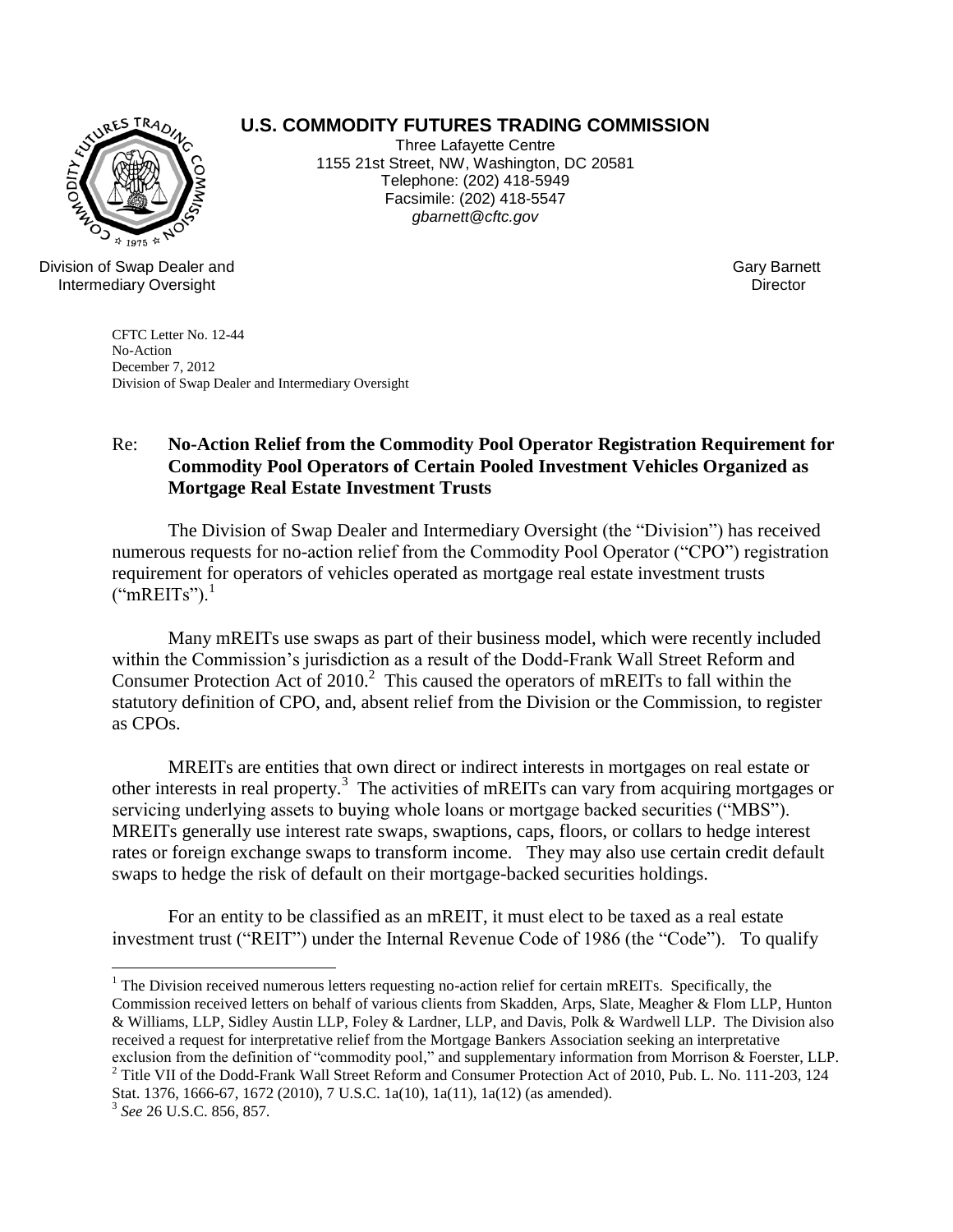annually as a REIT, an entity must satisfy two income tests. First, at least 75 percent of the mREIT's annual gross income must be derived from certain qualifying real estate related sources, including, but not limited to, interest generated from mortgage backed securities.<sup>4</sup> Second, the Code requires that at least 95 percent of an mREIT's annual gross income must consist of items that in combination would satisfy the 75 percent test plus other passive income such as interest and dividends.<sup>5</sup>

Under both tests, income from a "qualified REIT hedging transaction" is excluded from the calculation. The Code limits what is a "qualified REIT hedging transaction" to those transactions:

- Entered into in the normal course of its business primarily to manage the risk of interest rate, price, or currency fluctuations, and credit risk related to the carrying of qualifying real estate assets; or
- Entered into primarily to manage the risk of currency fluctuations with respect to any qualifying income under the two income tests.

Moreover, all qualifying REIT hedging transactions must be identified on the day they are executed. If income is derived from a transaction that is not considered a "qualified REIT hedging transaction" under the Code, it is "nonqualifying income," which cannot exceed 5% of the mREIT's annual gross income. If such nonqualifying income exceeds 5% of the mREIT's annual gross income, the entity will no longer be eligible for REIT status. Once mREIT status is lost, the entity will be unable to reclaim mREIT status for a period of 5 years.

 Most SEC-registered mREITs are not considered "investment companies" under Section 3 of the Investment Company Act of 1940 (the "40 Act")<sup>6</sup> because they meet the exclusion set forth in Section  $3(c)(5)(C)$  of the 40 Act, which provides an additional qualifying assets test. In determining whether an mREIT can claim relief under Section  $3(c)(5)(C)$ , the Securities and Exchange Commission ("SEC") has focused on whether at least 55 percent of the issuer's assets consist of mortgages or other liens on and interests in real estate, otherwise called "qualifying interests" by the  $\text{SEC.}^7$  The SEC has generally viewed the following as "qualifying interests":

- Assets that represent an actual interest in real estate;
- Loans or liens that are fully secured by real estate;

 $\overline{a}$ 

<sup>&</sup>lt;sup>4</sup> See 26 U.S.C. 856(c)(2) (stating that qualifying real estate related sources include interests in real property, gains from the disposition of non-dealer property, distributions from other REITs, real estate commitment fees, certain temporary investment income, interest on obligations secured by mortgages on real property, and income from pass through mortgage certificates,

<sup>5</sup> *See* 26 U.S.C. 856(c)(3).

<sup>6</sup> 15 U.S.C. 80a-3.

 $776$  FR 55300, 55305 (Sept. 7, 2011) (citing various SEC no-action letters).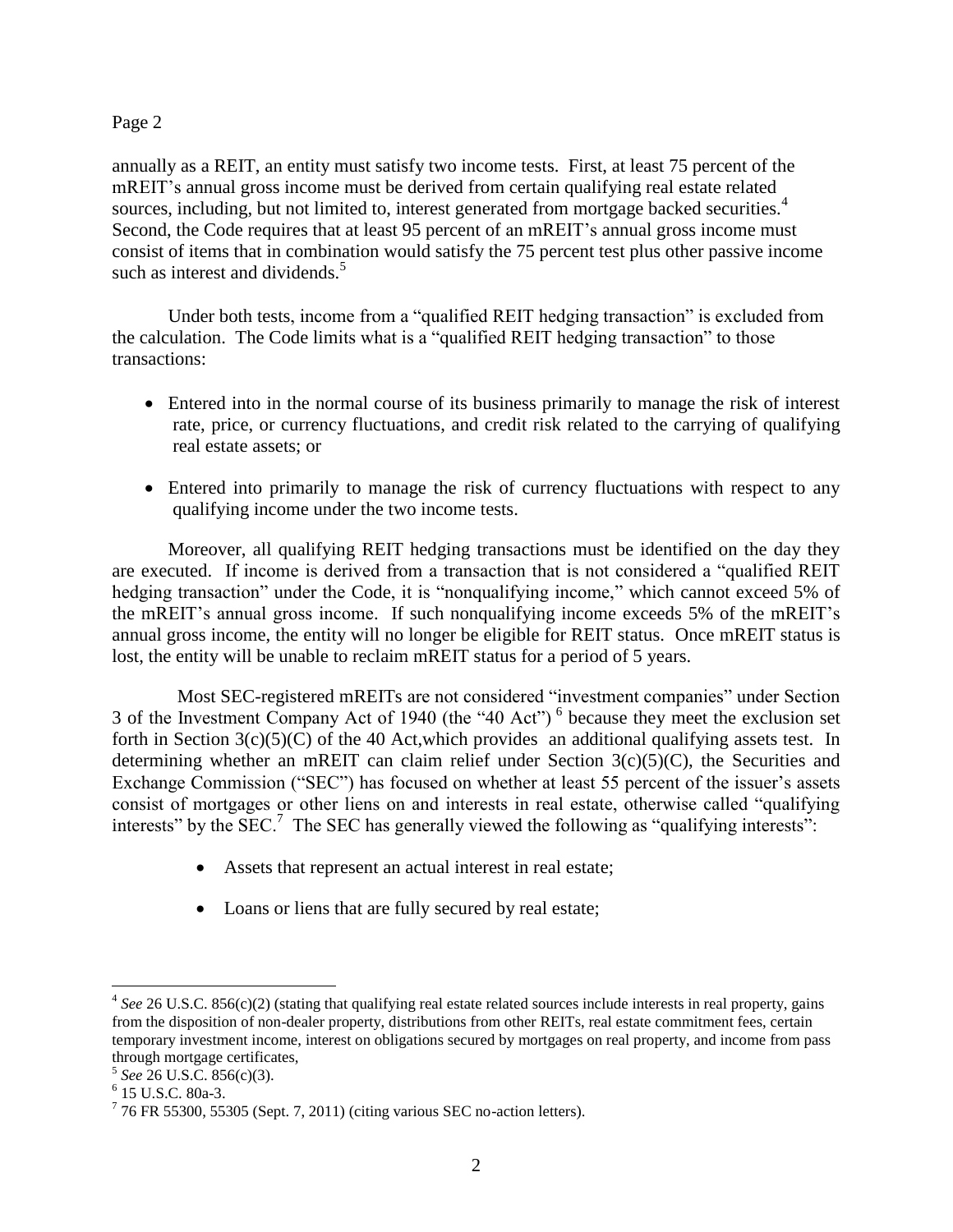- Assets that are viewed as the functional equivalent of, and provide the same economic experience as, an actual interest in real estate or a loan or lien fully secured by real estate; and
- Certain commercial real estate B notes. $8$

Additionally, the remaining 45 percent of the issuer's assets will consist primarily of real estate type interests.<sup>9</sup> This has generally meant that SEC staff examines whether at least 25 percent of the issuer's assets consist of real estate type assets (subject to reduction depending upon whether the fund invested more than 55 percent of its assets in "qualifying interests") and not more than 20 percent of its assets are invested in miscellaneous investments.<sup>10</sup>

The Division of Trading and Markets, a predecessor to the Division, issued three letters in 2000 granting no-action relief to the directors of mREITs using futures and options to mitigate interest rate risk.<sup>11</sup> These letters granted relief based on representations from the mREIT that those REITs would limit the income derived from the mREIT's futures positions to less than 5 percent of its gross taxable income, and that the mREIT would limit its initial margin and option premiums to no more than one percent of the fair market value of the mREIT's total assets.<sup>1</sup>

In 1981, the Commission proposed and adopted the definition of "pool" in Commission Regulation 4.10(d), which provided that "pool" means "any investment trust, syndicate or similar form of enterprise operated for the purpose of trading commodity interests."<sup>13</sup> At that time there was no statutory definition of a commodity pool.

From the time of its adoption in 1981, the Commission has declined to constrain the phrase "operated for the purpose of trading" to the narrowest of possible interpretations. The reasons that the Commission articulated for rejecting a narrow understanding of the phrase were grounded in its dual concerns for customer and market protection. The Commission noted in the Preamble to the 1981 rule that commenters were concerned that the definition was overly broad.<sup>14</sup> One commenter suggested a brightline percentage test as a function of commodity interests to other portfolio holdings to determine whether a collective investment scheme should be considered a pool. The Commission declined to set a specific percentage as a threshold over which an entity would be considered a commodity pool due to concerns that an entity which would not exceed the set trading level could still be marketed as a commodity pool to participants, who should still be afforded the protections under Part 4 of the Commission's regulations.<sup>15</sup>

 $\overline{a}$ 8 *Id.*

<sup>9</sup> *Id.*

<sup>10</sup> *Id.*

<sup>&</sup>lt;sup>11</sup> CFTC Staff Letter No. 00-49, Comm. Fut. L. Rep. (CCH) [28,100 (Mar. 24, 2000); CFTC Staff Letter No. 00-50, Comm. Fut. L. Rep. (CCH) ¶28,101 (Mar. 24, 2000); CFTC Staff Letter No. 00-53, Comm. Fut. L. Rep. (CCH) ¶28,115 (Mar. 24, 2000).

<sup>12</sup> *Ibid.*

 $^{13}$  46 FR 26004, 26014 (May 8, 1981).

<sup>&</sup>lt;sup>14</sup> 46 FR 26004, 26005 (May 8, 1981).

<sup>15</sup> *Id.*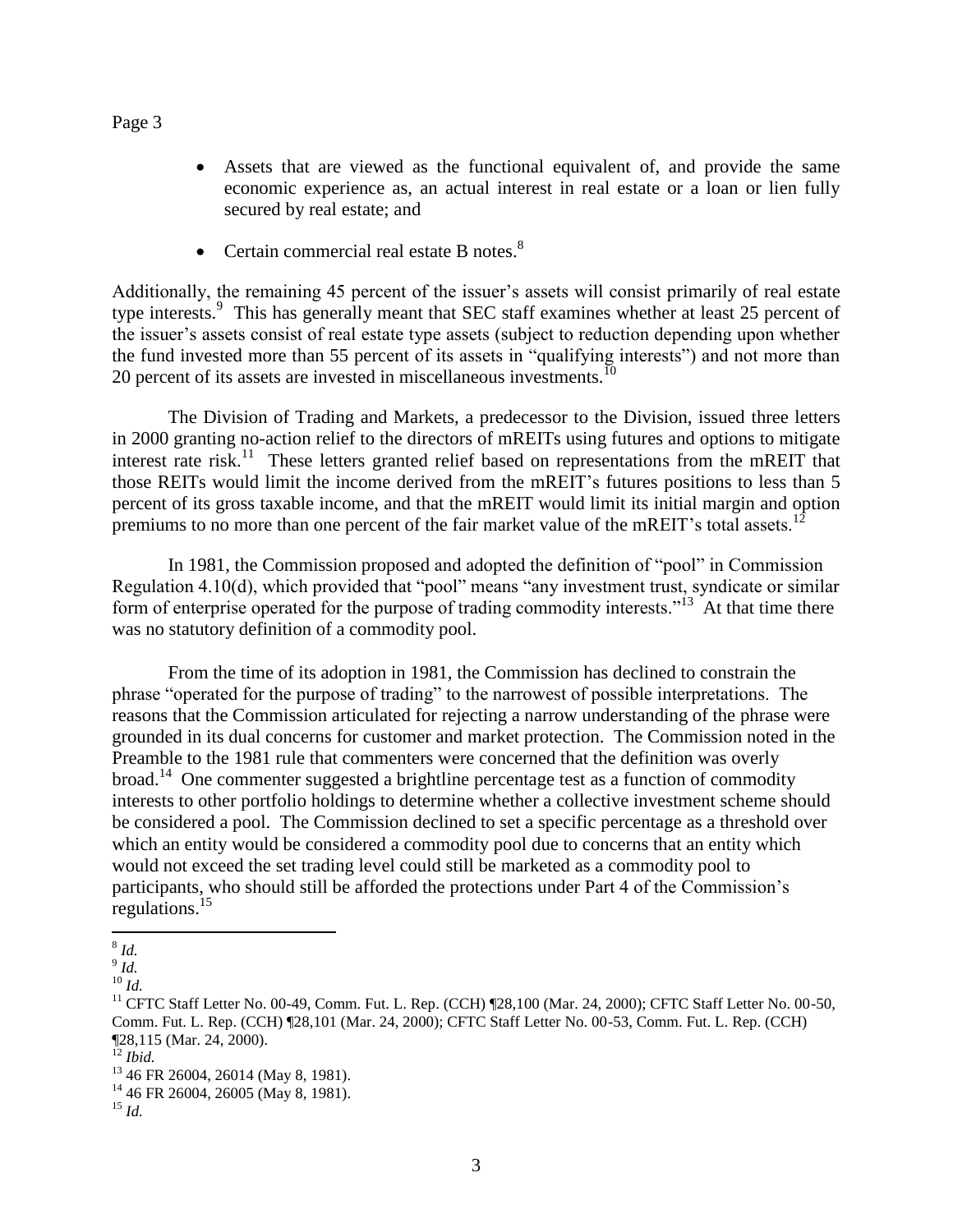Several other commenters suggested that the definition should be narrowed to only those funds whose "principal purpose" was the trading of commodity interests. The Commission rejected that suggestion because it could "inappropriately exclude from the scope of the Part 4 rules certain persons who are, in fact, operating commodity pools."<sup>16</sup> Thus, the Commission recognized that there may be entities whose primary business focus may be outside the commodity interest sphere, yet may still have a significant exposure to those markets, which may implicate the Commission's concerns regarding both customer and market protection. The rejection of the more narrow "principal purpose" language further operated as an additional indicator of the Commission's broader understanding of the phrase "operated for the purpose of."

The Commission recently affirmed and refined this interpretation in the preamble to the final rule entitled Commodity Pool Operators and Commodity Trading Advisors: Compliance Obligations.<sup>17</sup> Explaining its amendments to Commission Regulations 4.5 and 4.13(a)(3) to include swaps in the trading thresholds, the Commission stated, "any swaps activities undertaken by a CPO would result in that entity being required to register because there would be no de minimis exclusion for such activity. As a result, one swap contract would be enough to trigger the registration requirement."<sup>18</sup> This statement is the Commission's most recent guidance with respect to the relationship between an entity's swaps activity and the requirement that its operator register as a CPO.

Consistent with the reasoning articulated by the Division of Trading and Markets with respect to mREITs that invest in futures and/or options, and the Commission's recent statements regarding the use of swaps by collective investment schemes, the Division believes that mREITs are properly considered commodity pools and, absent relief from the Division, an mREIT's operator would be required to register as a CPO.<sup>19</sup> Based on the representations in the letters submitted to the Division, however, the Division will not recommend that the Commission take an enforcement action against the operator of an mREIT provided that the mREIT satisfies the following criteria:

 $\overline{a}$ 

<sup>&</sup>lt;sup>16</sup> *Id.* at 26006. The Commission's conclusion that commodity pools are not limited to those funds whose primary purpose is trading commodity interests is consistent with the Dodd-Frank Act's recent amendments to the CEA in Section 4m(3). Section 4m(3) was amended to exempt certain commodity trading advisors ("CTAs") from registration provided that their business does not primarily consist of acting as a CTA, and that the CTA does not serve as a CTA to a commodity pool that is engaged primarily in trading commodity interests. 7 U.S.C. 6m(3). By inclusion of commodity pools that engage primarily in trading commodity interests as a factor to differentiate between those CTAs required to be registered from those not required to register, this statutory exemption for CTAs recognizes that there may be entities that are properly considered commodity pools that are not engaged primarily in trading commodity interests.

<sup>&</sup>lt;sup>17</sup> 77 Fed. Reg. 11252 (Feb. 24, 2012).

<sup>18</sup> *Id.* at 11258.

<sup>19</sup> **The Division notes that we remain open to discussions with mREITs to consider the facts and circumstances of their mREIT structures with a view to determining whether or not they might not be properly considered a commodity pool.**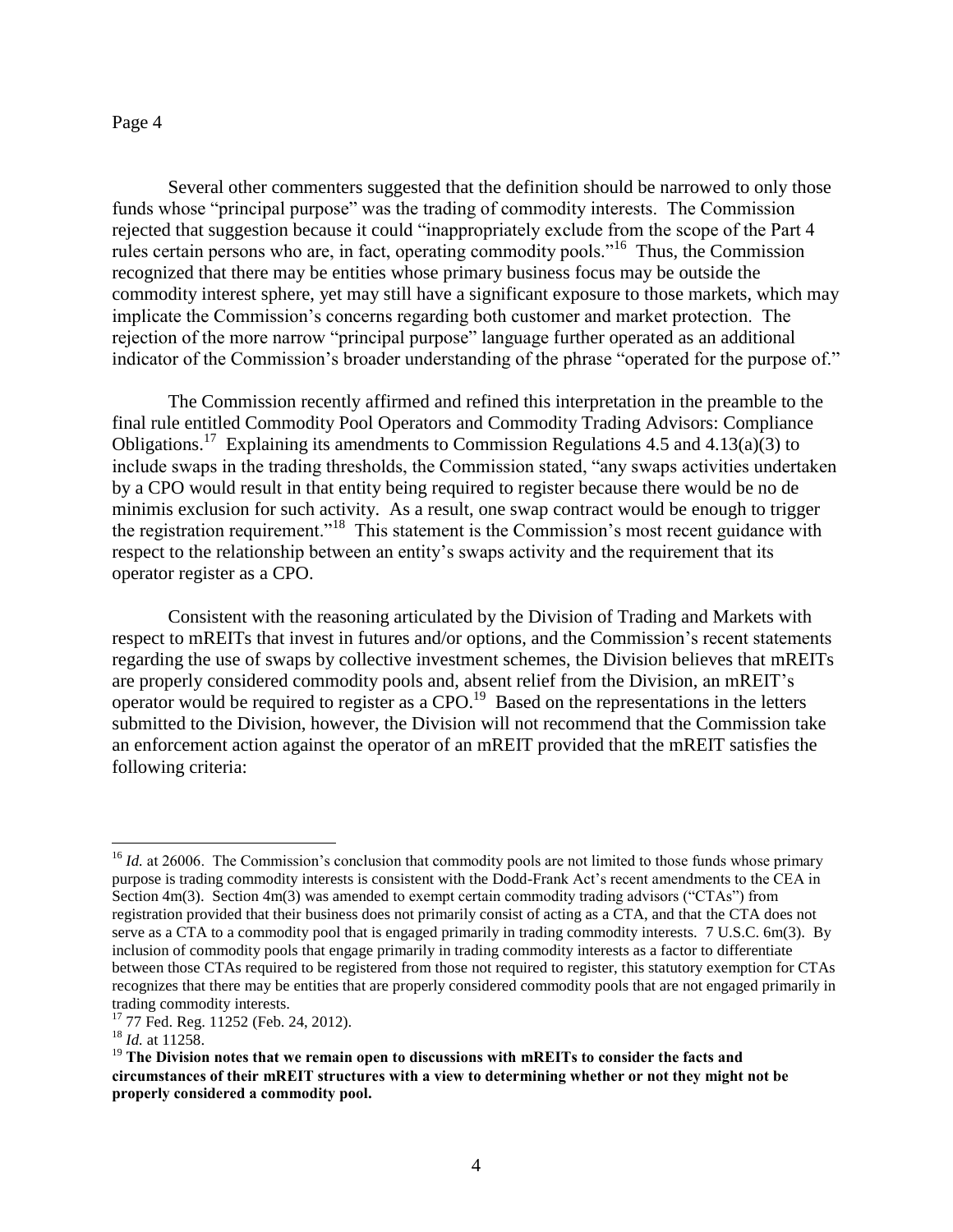$\overline{a}$ 

- Limits the initial margin and premiums required to establish its commodity interest positions to no more than 5 percent of the fair market value of the mREIT's total assets;
- Limits the net income derived annually from its commodity interest positions that are not qualifying hedging transactions to less than five percent of the mREIT's gross income;
- Interests in the mREIT are not marketed to the public as or in a commodity pool or otherwise as or in a vehicle for trading in the commodity futures, commodity options, or swaps markets; and
- Either:
	- o The company has identified itself as a "mortgage REIT" in Item G of its last U.S. income tax return on Form 1120-REIT; or
	- o The company has not yet filed its first U.S. income tax return on Form 1120-REIT, but has disclosed to its shareholders that it intends to identify itself as a "mortgage REIT" in its first U.S. income tax return on Form 1120-REIT. 20

In granting CPOs the relief described herein, the Division seeks to strike the appropriate balance between the Commission's regulatory objectives and the operational circumstances facing certain specialized funds.

This no-action relief is not self-executing. Rather, a CPO that is eligible for the relief must file a claim to perfect the use of the relief. A claim submitted by a CPO will be effective upon filing, so long as the claim is materially complete.

Specifically, the claim of no-action relief must:

- a. State the name, main business address, and main business telephone number of the mREITs for which the relief is being claimed;
- b. Be electronically signed by a person authorized to bind the mREIT; and
- c. Be filed with the Division using the email address *dsionoaction@cftc.gov* with the subject line of such email "mREIT" prior to December 31, 2012 (for an mREIT in operation as of December 1, 2012) or, for an mREIT that begins to operate after December 1, 2012, within 30 days after it begins to operate as an mREIT.

 $20$  Nothing in this letter should be construed as foreclosing the ability for an mREIT to rely upon any letter issued by the Division should the mREIT satisfy the criteria set forth therein.